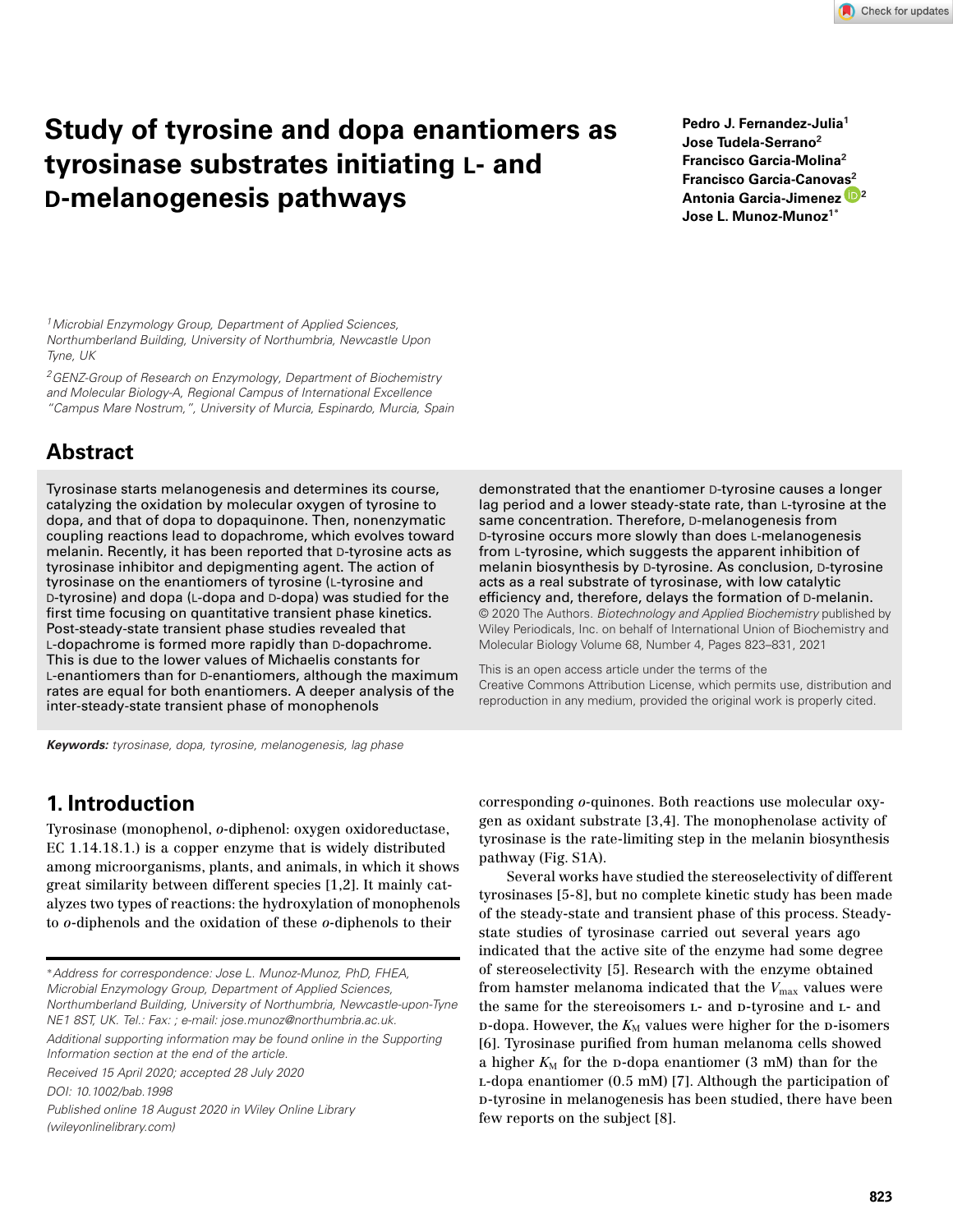

As melanoma tyrosinase VH 421 cells showed less affinity for p-dopa than for L-dopa, it was proposed that p-dopa should be added as a cofactor in l-tyrosine assays [9]. Stereoselectivity has also been described in a tyrosinase resistant to organic solvents of *Streptomyces sp*. [10]. Moreover, mutations in the tyrosinase gene of *Ralstonia solanacearum* led to an increase in the  $k_{\text{cat}}$  for p-tyrosine [11]. Mushroom tyrosinase also showed stereoselectivity when acting on betaxanthins [12]. Using the enzyme from avocado, the same value for  $V_{\text{max}}$  was described for *L*-tyrosine and *D*-tyrosine [13], and the same pattern was obtained for tyrosinase from *Vibrio tyrosinaticus* [14], but not for tyrosinase from *Pseudomonas sp*. [15]. Studies with tyrosinase from *Bacillus megaterium* acting on dopa reveal that  $(K_{\text{M}}^{\text{D}} > K_{\text{M}}^{\text{L}})$  in aqueous and organic solvents, for the wild-type [16] and the R209H [17] and V218F [18] mutants.

In addition, it was demonstrated that the inactivation of tyrosinase in its action on L-dopa and D-dopa is also stereoselective, the enzyme showing stereoselectivity in the substrate binding ( $K_{\text{M}}^{\text{D}} > K_{\text{M}}^{\text{L}}$ ), but not in the suicide inactivation constant [19]. A similar event occurred in the inactivation of tyrosinase acting on  $L$ - and  $D$ -ascorbic acid as the enzyme showed greater affinity for L-ascorbic, although the maximum inactivation rate was the same [20]. Recently, p-tyrosine has been described as a regulator of melanin biosynthesis through the competitive inhibition of tyrosinase activity and the amino acid has been proposed as a possible new skin whitening agent [21].

Enantioselectivity studies of tyrosinase from the creosote bush (*Larrea tridentata*) led to the suggestion that polyphenol oxidase hydroxylates only to the (+) larreatricin form [22]. However, it has recently been shown that this enzyme acts on the two isomers: (+) larreatricin and (−) larreatricin [23]. As regards the kinetics, the values obtained for  $K_M$  and  $k_{cat}$ do not show the same relationship with the values from NMR experiments, as occurs in the action of mushroom tyrosinase on *L*-tyrosine and *D*-tyrosine and *L*-dopa and *D*-dopa [24]. As discussed previously [24], the enzyme has greater affinity (lower  $K_M$ ) for the L forms. However, the  $V_{\text{max}}$  are the same for both stereoisomers because this parameter depends on the nucleophilic potency of the oxygen of the phenolic hydroxyl, and the NMR of the stereoisomers is the same for the carbon that supports the hydroxyl group. The NMR for larreatricin is described in the Supplementary Material of Ref. [23] and the chemical shift values,  $\delta$ , are the same for positions 4 and 4' (157.01 ppm), which are the carbons bearing the hydroxyl and which are similar to carbon C-4 of L-tyrosine and D-tyrosine (158.88 and 158.89 ppm, respectively) [24]. The authors of Ref. [23] tested four enzymes: larreatricin hydroxylase from *L. tridentata* (*Lt*PPO), apple tyrosinase (*Md*PPO1), the fungal tyrosinase from *Agaricus bisporus* (*Ab*PPO4), and the proteolytically activated form of the same (*Ab*PPO4-act). The data shown in Table 1 of Ref. [23] do not correspond to those described in Ref. [24] perhaps because the insolubility of the substrate (larreatricin), the presence of SDS, and the presence of methanol make the measurements difficult to compare. On

### **Highlights**

- The action of tyrosinase on the enantiomers of tyrosine (ltyrosine and p-tyrosine) and dopa (L-dopa and p-dopa) was studied for the first time focusing on quantitative transient
- phase kinetics.<br>• Post-steady-state transient phase studies revealed that Ldopachrome is formed more rapidly than  $p$ -dopachrome, due to the lower values of Michaelis constants for lenantiomers than for p-enantiomers, although the maxi-
- mum rates are equal for both enantiomers.<br>• Enantiomer p-tyrosine causes a longer lag period, and a lower steady-state rate, than l-tyrosine at the same concentration. Therefore, p-melanogenesis from p-tyrosine occurs more slowly than does l-melanogenesis from ltyrosine.

the other hand, it has been reported that human tyrosinase do not oxidize d-tyrosine, that mushroom tyrosinase is not stereoselective on R- and S-rhododendrol, and that human tyrosinase is more efficient on R-rhododendrol [25].

The availability of a highly sensitive method for measuring monophenolase and diphenolase activities [26,27] enabled the stereoselectivity of mushroom, pear, and strawberry tyrosinase to be studied in the steady state [24,28,29]. However, in the present paper, we study, for the first time, l-melanogenesis and p-melanogenesis in the formation of L-dopachrome and d-dopachrome, respectively, from the approaches of the inter-steady-state transient phase for monophenols and poststeady-state transient phase for monophenols and diphenols. The kinetic study should help clarify the recent controversy regarding the role of p-tyrosine in melanogenesis and the methodology for kinetic characterization of the stereoselectivity of tyrosinases.

### **2. Materials and Methods**

### **2.1. Materials**

Mushroom tyrosinase (2,687 U/mg) was purchased from Sigma (Madrid, Spain) and purified as described previously [30]. Bradford's method was used to determine the protein content using bovine serum albumin as standard [31].

L-Tyrosine, L-dopa, D-tyrosine, and D-dopa (Fig. S1B) were obtained from Sigma. Stock solutions of these compounds were prepared in 0.15 mM phosphoric acid to prevent autooxidation. Milli-Q system (Millipore Corp, Billerica, MA) ultrapure water was used throughout.

### **2.2. Methods**

*Enzyme activity assay*. The enzymatic activity was determined by spectrophotometric techniques using Perkin-Lambda-35 spectrophotometer interconnected online to a computer, in which the kinetic data were recorded, stored, and subsequently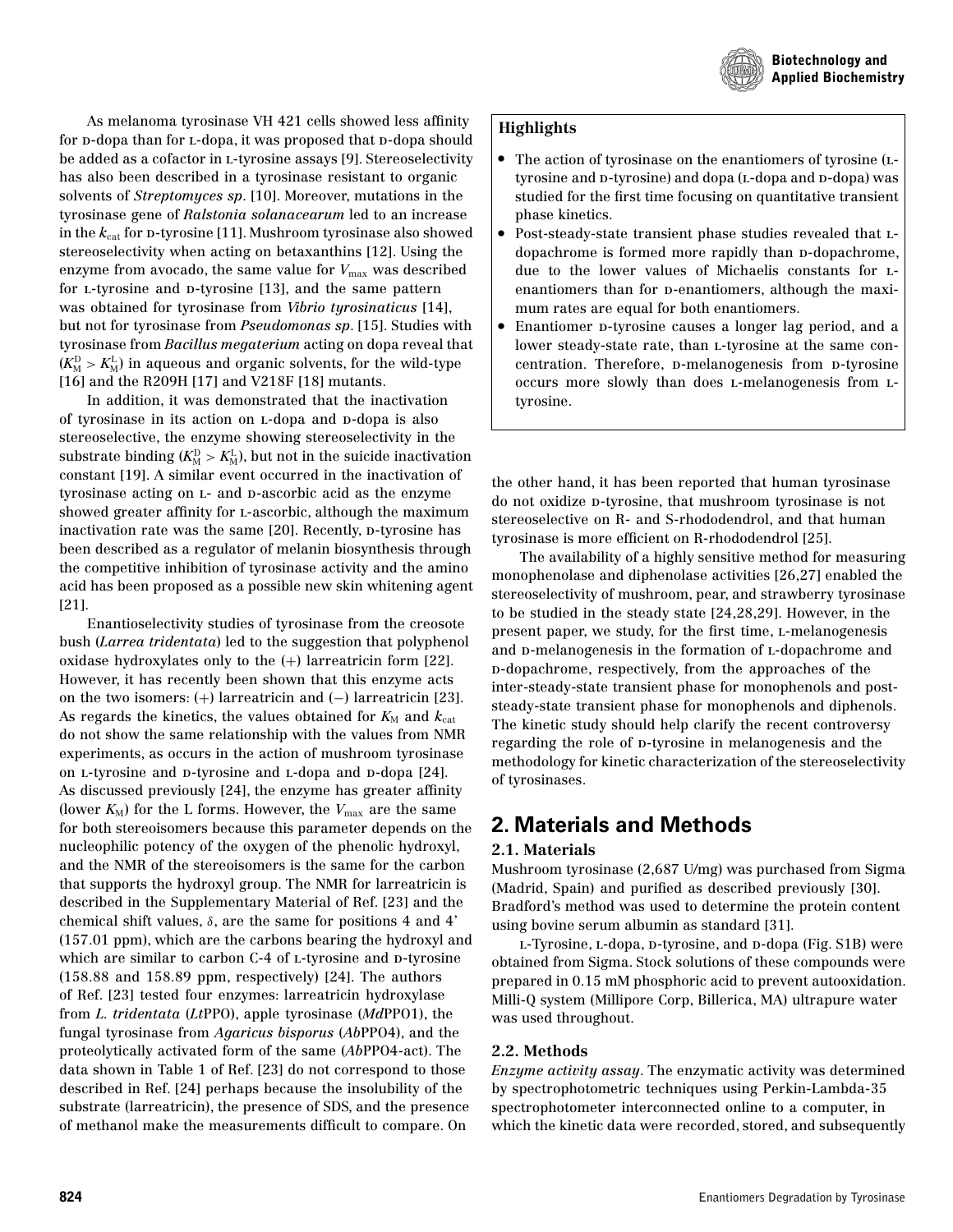*Parameters and kinetic constants characterizing the action of tyrosinase on tyrosine and dopa enantiomers L and D and their respective δ values for C-3 and C-4*

| Substrate  | Steady-state constants |                   |                     | $13$ C-NMR       |                  |
|------------|------------------------|-------------------|---------------------|------------------|------------------|
|            | $K_M$ (mM)             | $k_{cst}$ (s-1)   | R                   | $\delta_3$ (ppm) | $\delta_4$ (ppm) |
| L-Dopa     | $0.41 \pm 0.04$        | $106.77 + 2.74$   |                     | 146.92           | 146.05           |
| D-Dopa     | $2.11 \pm 0.22$        | $108.44 \pm 4.08$ |                     | 146.92           | 146.06           |
| L-Tyrosine | $0.31 \pm 0.05$        | $8.71 \pm 0.89$   | $0.025 \pm 0.0004$  |                  | 155.88           |
| D-Tyrosine | $2.50 \pm 0.21$        | $8.71 \pm 0.89$   | $0.0075 \pm 0.0003$ |                  | 155.89           |

analyzed. All assays were performed in 30 mM phosphate buffer pH 7.0 and at a temperature of 25 °C. The saturating oxygen concentration was 0.26 mM [32–34]. The tests were carried out in triplicate.

**TABLE 1**

*Steady-state assays: diphenolase activity on* l-*dopa and* d-*dopa*. The steady-state rates of tyrosinase in its action on L- and D-dopa were obtained by measuring the dopachrome formation over time at 475 nm [35]. The experimental conditions are detailed in the figure caption.

*Post-steady-state assays: diphenolase activity on* l-*dopa* and  $p$ -*dopa*. The absorbance variation over time was followed at 475 nm, with high enzyme (95 nM) and low substrate concentrations (10  $\mu$ M) ([*D*]<sub>0</sub> <<  $K_m$ <sup>D</sup>, $K_m$ <sup>L</sup>). These conditions provide a first-order kinetic behavior with respect to the substrate. The enzymatic system evolved in the post-steadystate transient phase until the substrate was fully consumed. This type of transient phase is similar to that seen during active enzyme depletion, in the irreversible inhibition [36] or suicide inactivation of enzymes [37].

*Steady-state assays: monophenolase activity of tyrosinase on L*-*tyrosine* and *D*-*tyrosine* with *o*-diphenol (*L*-dopa or *D*-dopa) *added at t*  $\rightarrow$  *0*. Steady-state rates for the action of tyrosinase acting on  $L$ - and  $D$ -tyrosine were obtained by measuring the dopachrome formation over the time at 475 nm. A lag period was avoided by adding the necessary quantity of *o-*diphenol to reach the steady-state,  $[D]_{ss}$ , before adding the enzyme to begin the enzymatic reaction [35].  $[D]_{ss} = R \,[M]_0$ , where  $R = 0.042$  in the conditions used in the reaction [35]. In this way, the steady-state phase was reached at the beginning of the reaction,  $t \to 0$ .

*Post-steady-state transient phase: monophenolase activity of tyrosinase on* l-*tyrosine and* d-*tyrosine*. The variation of absorbance over time was measured at 475 nm. Having a high enzyme concentration (305 nM) and low substrate concentration (20 nM) ( $[M]_0 \ll K_{\rm m}^{D}$ ,  $K_{\rm m}^{L}$ ), first-order kinetic behavior with respect to the substrate was induced [36,37], in the same way as the diphenolase activity (section *Post-Steady-State Assays: Diphenolase Activity on* l*-Dopa and* d*-Dopa*).

*Inter-steady-state transient phase: monophenolase activity of tyrosinase on* l-*tyrosine and* d-*tyrosine with no addition*

*of o-diphenol* (*L-dopa or*  $D$ -*dopa) at*  $t \rightarrow 0$ . Enzyme activity was measured at 475 nm, and the formation of dopachrome, without adding *o-*diphenol before the enzymatic reaction begins, was followed. The concentration of enzyme was 20 nM. The recording pointed to a lag period  $(\tau)$  between the initial  $(t \rightarrow 0)$  and final steady-states, during which *o*-diphenol was accumulated in the medium until it reached  $[D]_{ss} = R \ [M]_0$  in the final steady state [38]. Such an inter-steady-state phase is also characteristic during the slow inhibition of enzymes in the presence of substrate [39].

*Kinetic data analysis*. Steady-state rate values (*V*ss) were calculated at different substrate concentrations and then represented *versus*  $[D]_0$  or  $[M]_0$ . These values were fitted to the Michaelis–Menten equation through the Sigma Plot program for Windows [40], which provided the maximum rate  $(V_{\text{max}})$ and the apparent Michaelis constant (*K*app). The REFERASS computer program was used to obtain the rate equations of these mechanisms [41], as detailed in the Appendix of the Supplementary Material (Eqs. A1–A14). Some results of the corresponding experimental procedure can be seen in the figures of the Supplementary Material (Figs. S1 and S2).

*NMR assays.* The 13C-NMR spectra of the L-tyrosine, Dtyrosine, L-dopa, and D-dopa considered here were obtained in a Varian Unity spectrometer of 300 MHz [24,42]. The electronic density of a carbon atom is correlated with the value of its chemical displacement ( $\delta$ ) in <sup>13</sup>C-NMR [43,44]. Moreover, the nucleophilic power or electron-donating capacity of the oxygen atom of one phenolic hydroxyl has been seen to be inversely correlated with the  $\delta$  value obtained in <sup>13</sup>C-NMR in the case of the carbon atom that binds to the hydroxyl group [45].

### **3. Results and Discussion**

In previous studies of the steady-state kinetics of tyrosinase, it was shown that tyrosinase has greater affinity for the L-isomers than for the p-isomers, that is, the Michaelis constant  $(K_M)$  was lower for *L*-enantiomers. However, the maximum rates  $(V_{\text{max}})$  were the same for both isomers. These data agree with the values from NMR experiments, since the electron density of the carbons that support the phenolic hydroxyls is identical for the L- and D-isomers ( $\delta_3$  and  $\delta_4$  are equal), and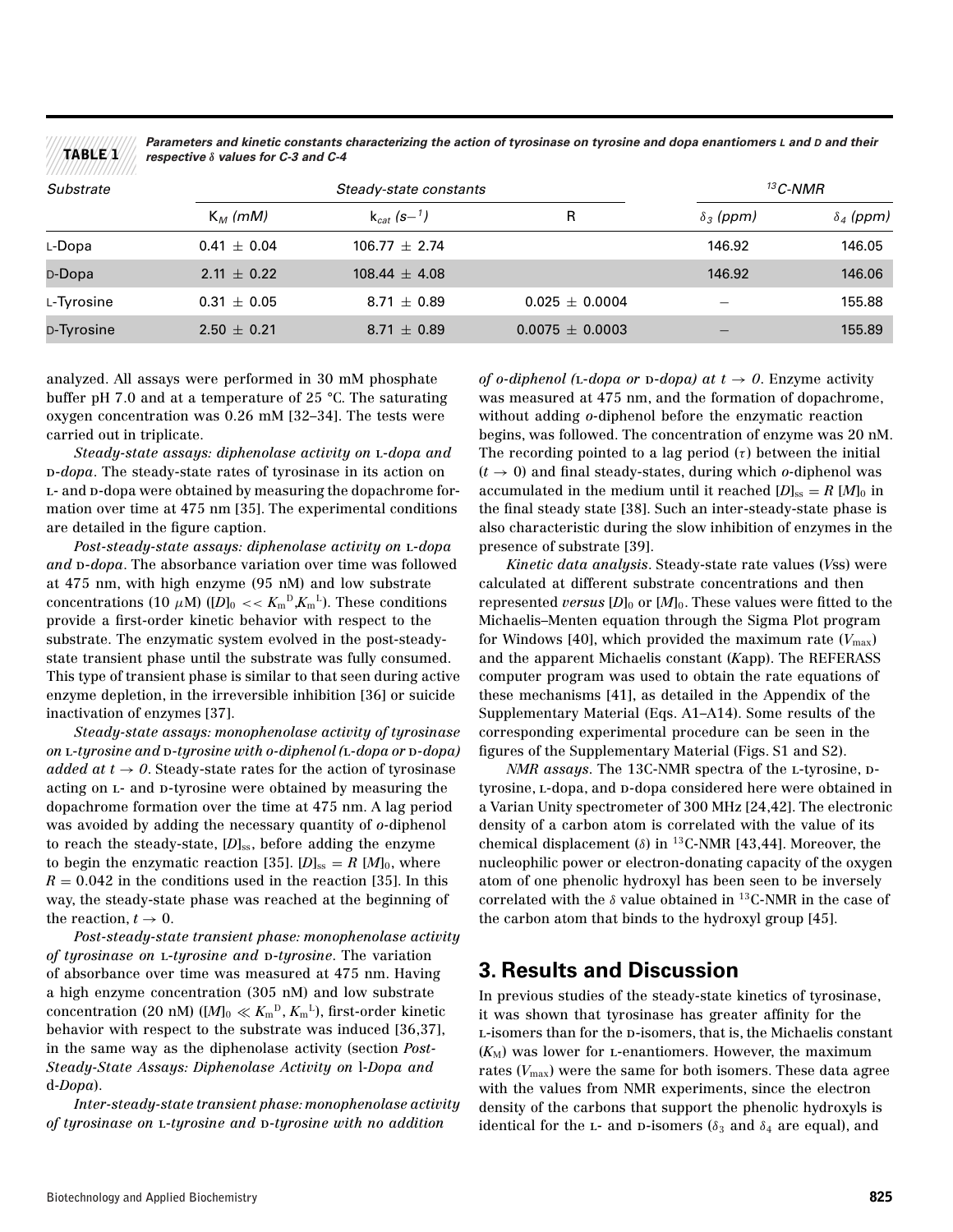





Mechanism proposed for monophenolase and diphenolase (with  $[M] = 0$ ) activities of tyrosinase, acting on the enantiomers L-tyrosine  $(M_1, M_1)$ , D-tyrosine ( $M_D M_D$ ), L-dopa ( $D_L D_L$ ), and D-dopa  $(D_D D_D)$ . Also represented is the formation of the products L-dopachrome ( $Cr<sub>L</sub>$ ), D-dopachrome ( $Cr<sub>D</sub>$ ), L-dopaquinone  $(Q_LQ_L)$ , and D-dopaquinone  $(Q_DQ_D)$ .

thus the nucleophilicity of the oxygens is the same and the nucleophilic attack determines the rate [24,28,29]. However, the time dependence of melanogenesis differs between the L- and D-isomers of tyrosine and is not well explained in the literature where the conclusions are occasionally erroneous [24], as it is shown in Fig. 1 of Ref. [24]. The spectrophotometric recordings for the product generation with time in this figure did not achieve the real steady state in short period times due to the enzyme concentration added to the reaction was low. Because of that, apparently, the lag period for  $\nu$ -tyrosine was shorter than l-tyrosine. This situation can be avoided adding higher enzyme concentrations to the assays reaching the steady state in shorter periods as is presented in this paper (see below) [24].

#### **3.1. Steady-state studies**

In these steady-state tests, the accumulation of product *versus* time was measured in such a way that the amount of substrate remained practically constant, since the measurements were made at short times.

*Experimental results of diphenolase activity*. The action of tyrosinase on L-dopa and D-dopa showed hyperbolic behavior (Figs. S2A and inset.). Analysis of the data by means of nonlinear regression according to the Michaelis equation (Eq. A2) provided the corresponding values of  $K_{\rm M}^{\rm L}, V_{\rm max}^{\rm L} V_{\rm max}^{\rm L}$  ( $V_{\rm max}^{\rm L} = k_{\rm cat}^{\rm L}[E]_0 V_{\rm max}^{\rm L} = k_{\rm cat}^{\rm L}[E]_0$ ), $K_{\rm M}^{\rm D}$ , and  $V_{\rm max}^{\rm D} V_{\rm max}^{\rm D}$ <br>( $V_{\rm max}^{\rm D} = k_{\rm cat}^{\rm D}[E]_0 V_{\rm max}^{\rm D} = k_{\rm cat}^{\rm D}[E]_0$ ). These data agree with values from NMR experiments (Table 1) and the previously published results [24].

To explain the results shown in Table 1, we propose a kinetic mechanism (Fig. 1), in which there are no M or M-enzyme intermediates.

*Experimental results of monophenolase activity*. It is known that tyrosinase can act on both stereoisomers of monophenols (Fig. S1B), such as *L*-tyrosine and *D*-tyrosine [24,28,29]. In the monophenolase activity of tyrosinase, the spectrophotometric recording of the absorbance with respect to time at 475 nm shows a lag period (Fig. 2) [46]. The lag period is the time taken by the enzyme, acting on *L*-tyrosine or *D*-tyrosine, to accumulate a certain amount of *o-*diphenol in the steady-state  $([D]_{ss}[D]_{ss})$  [47]. In our study, the amount of  $[D]_{ss}[D]_{ss}$  differed according to whether the L- or D-isomer was being studied, and always must fulfil Eq. (1):

$$
R = \frac{[D]_{\rm ss}}{[M]_{\rm ss}} R = \frac{[D]_{\rm ss}}{[M]_{\rm ss}}
$$
(1)

where  $[D]_{ss}[D]_{ss}$  and  $[M]_{ss}[M]_{ss}$  represent the concentrations of *o-*diphenol and monophenol in the steady state. The *o-*diphenol originates from the evolution of *o-*dopaquinone to dopachrome [47,48].

For l-isomer:

$$
R_{\rm L} = \frac{[D_{\rm L}]_{\rm ss}}{[M_{\rm L}]_{\rm ss}} = \frac{1}{2} \frac{k_5 (k_{-6} + k_7) k_4}{k_7 (k_{-4} + k_5) k_6}
$$
(2)

For p-isomer:

$$
R_{\rm D} = \frac{[D_{\rm D}]_{\rm ss}}{[M_{\rm D}]_{\rm ss}} = \frac{1}{2} \frac{k_5 (k_{-11} + k_7) k_{15}}{k_7 (k_{-15} + k_5) k_{11}} \tag{3}
$$

The values of  $R_{\text{L}}$  and  $R_{\text{D}}$  were determined as indicated in Fig. 2. In the steady state, the excess of accumulated *o-*diphenol is oxidized by periodate, and is converted into dopachrome, and the value of  $[D_L]_{ss}$  or  $[D_D]_{ss}$  is calculated from the increase in absorbance at 475 nm taking into account the respective molar absorptivities (Fig. 2) [35,48]. These data facilitate the study of monophenolase activity because it is possible to add to each monophenol concentration the quantity of *o-*diphenol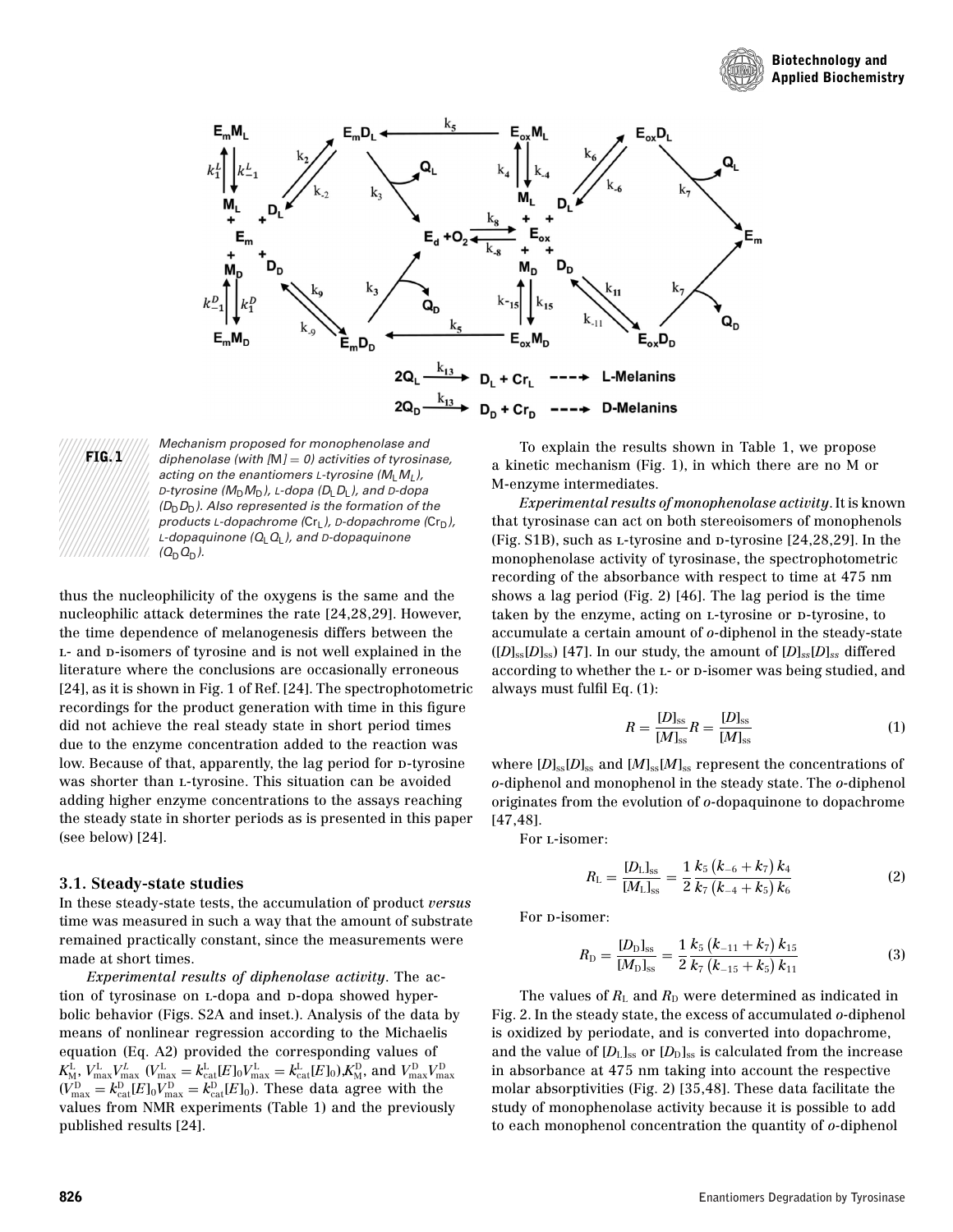



Spectrophotometric recordings of dopachrome accumulation with time after the action of tyrosinase on tyrosine and assessment of the o-diphenol accumulated in the steady-state phase. Curve A: action of tyrosinase on L-tyrosine. The enzyme concentration was 20 nM. The substrate concentration was 0.75 mM. Sodium periodate  $(NaIO<sub>4</sub>)$  was added in excess at the times indicated in the figure, and the o-diphenol present was calculated from the increase in absorbance at 475 nm. Curve B: action of tyrosinase on D-tyrosine. The experimental conditions are the same as in curve A.

corresponding to the steady state  $[D]_{ss}$  [Eq. (1)] at  $t = 0$  and so the steady state is reached immediately. The values of the dimensionless parameter *R* are shown in Table 1.

The experimental results for the steady-state rates in the action of tyrosinase on monophenols are shown in Fig. S2B for L-tyrosine and in Fig. S2B inset for p-tyrosine. In the case of l-tyrosine, the data can be analyzed according to the Michaelis equation (Eq. A8), which provides the corresponding values of  $K_{\text{M}}^{\text{M}}$  and  $V_{\text{max}}^{\text{M}}$  ( $V_{\text{max}}^{\text{M}} = k_{\text{cat}}^{\text{M}}[E]_0$ ). Note that in the case of d-tyrosine, the low solubility does not allow saturation of the enzyme in these experimental conditions, and, so we work in the first-order region, determining  $V_{\text{max}}^{M_D} / K_M^{M_D}$ . As the value of  $V_{\text{max}}^{M_{\text{L}}}$  is known,  $K_{\text{M}}^{M_{\text{D}}}$  can be determined because  $V_{\text{max}}^{M_{\text{L}}} = V_{\text{max}}^{M_{\text{D}}}$  [24]. Table 1 shows the results obtained. Note that the difference in  $K_{\rm M}^{\rm app}$  values for the monophenolic stereoisomers is greater than in the case of *o-*diphenolics.

To explain the results shown in Table 1 for monophenols, the kinetic mechanism depicted in Fig. 1 is proposed.

### **3.2. Studies of post-steady-state transient phase**

In these experiments, the enzyme rapidly reaches the steady state at  $t \to 0$  and the substrate concentration varies so that the enzyme is in a post-steady-state transient phase, until the substrate is depleted.

The most straightforward kinetic would be:

$$
S \stackrel{\text{Tyr}}{\rightarrow} \text{Cr} \tag{4}
$$

where *S* indicates monophenol (M) or *o*-diphenol (D) and Cr indicates the product of the reaction, dopachrome. The substrate concentration through the action of tyrosinase would evolve as follows:

$$
\frac{\mathrm{d}\left[S\right]}{\mathrm{d}t} = -\frac{V_{\max}\left[S\right]}{K_{\mathrm{M}} + \left[S\right]} \approx -\frac{V_{\max}}{K_{\mathrm{M}}}\left[S\right], \quad \left[S\right] \ll K_{\mathrm{M}} \tag{5}
$$

and the velocity of dopachrome formation would be:

$$
\frac{\mathrm{d}\left[\mathrm{Cr}\right]}{\mathrm{dt}} = \frac{V_{\mathrm{max}}\left[S\right]}{K_{\mathrm{M}} + \left[S\right]} \approx \frac{V_{\mathrm{max}}}{K_{\mathrm{M}}} \left[S\right], \quad \left[S\right] \ll K_{\mathrm{M}} \tag{6}
$$

Integrating Eq. (5):

$$
\int_{[S]_0}^{[S]} \frac{\mathrm{d}\left[S\right]}{\left[S\right]} = -\frac{V_{\text{max}}}{K_{\text{M}}} \int_{0}^{t} \mathrm{d}t \tag{7}
$$

gives Eq. (8):

$$
[S] = [S]_0 e^{-\frac{V_{\text{max}}}{K_M}t}
$$
\n(8)

Integrating Eq. (6), taking into account Eq. (8):

$$
\begin{bmatrix} \begin{bmatrix} Cr \end{bmatrix} \mathbf{d} \begin{bmatrix} Cr \end{bmatrix} = [S]_0 \int_0^t \frac{V_{\text{max}}}{K_M} e^{-\frac{V_{\text{max}}}{K_M}t} \mathbf{d}t \tag{9}
$$

gives Eq. (10):

$$
\begin{bmatrix} \text{Cr} \end{bmatrix} = [S]_0 \left( 1 - e^{-\frac{V_{\text{max}}}{K_{\text{M}}}} t \right) = [\text{Cr}]_{\infty} \left( 1 - e^{-\frac{V_{\text{max}}}{K_{\text{M}}}} t \right) \tag{10}
$$

with

$$
\lambda = \frac{V_{\text{max}}}{K_{\text{M}}} \tag{11}
$$

where  $\lambda$  is the catalytic power.

*Experimental results of diphenolase activity*. Figure 3 shows the experimental recordings for the action of the enzyme on  $L$ -dopa (recording A),  $D$ -dopa (recording E), and different  $D/L$ mixtures (recordings B–D). Analysis of these data, by means of nonlinear regression to Eq. (10), provides the values of  $[Cr]_{\infty}$  and the apparent constant  $\lambda$ . Figure 4 shows the values obtained from λ *versus* percent of l-dopa. Note that increasing concentrations of  $L$ -dopa increases the value of  $\lambda$ , as a result of the decrease in  $K_{\text{M}}^{D_{\text{app}}}$ . Furthermore, the ratio between  $\lambda^{\text{D,L}}$  for L-dopa and  $\lambda^{D,D}$  for D-dopa is:

$$
\frac{\lambda^{D,L}}{\lambda^{D,D}} = \frac{V_{\text{max}}^{D,L}/K_M^{D,L}}{V_{\text{max}}^{D,D}/K_M^{D,D}} = \frac{K_M^{D,D}}{K_M^{D,L}}, \quad V_{\text{max}}^{D,L} \approx V_{\text{max}}^{D,D} \tag{12}
$$

which agrees with the experimental data (Tables 1 and 2).

*Experimental results of monophenolase activity during post-steady-state transient phase*. The action of tyrosinase on L-tyrosine, p-tyrosine, and on different mixtures of p and L is shown in Fig. 5. In these experiments, the amount of *o-*diphenol ( $\infty$  or  $\infty$ ) corresponding to the ratio *R* ( $R_D$  or  $R_L$ ) is added at  $t \rightarrow 0$ . Thus, the system reaches the steady state at  $t \rightarrow 0$ , and evolves in the post-steady-state transient phase until the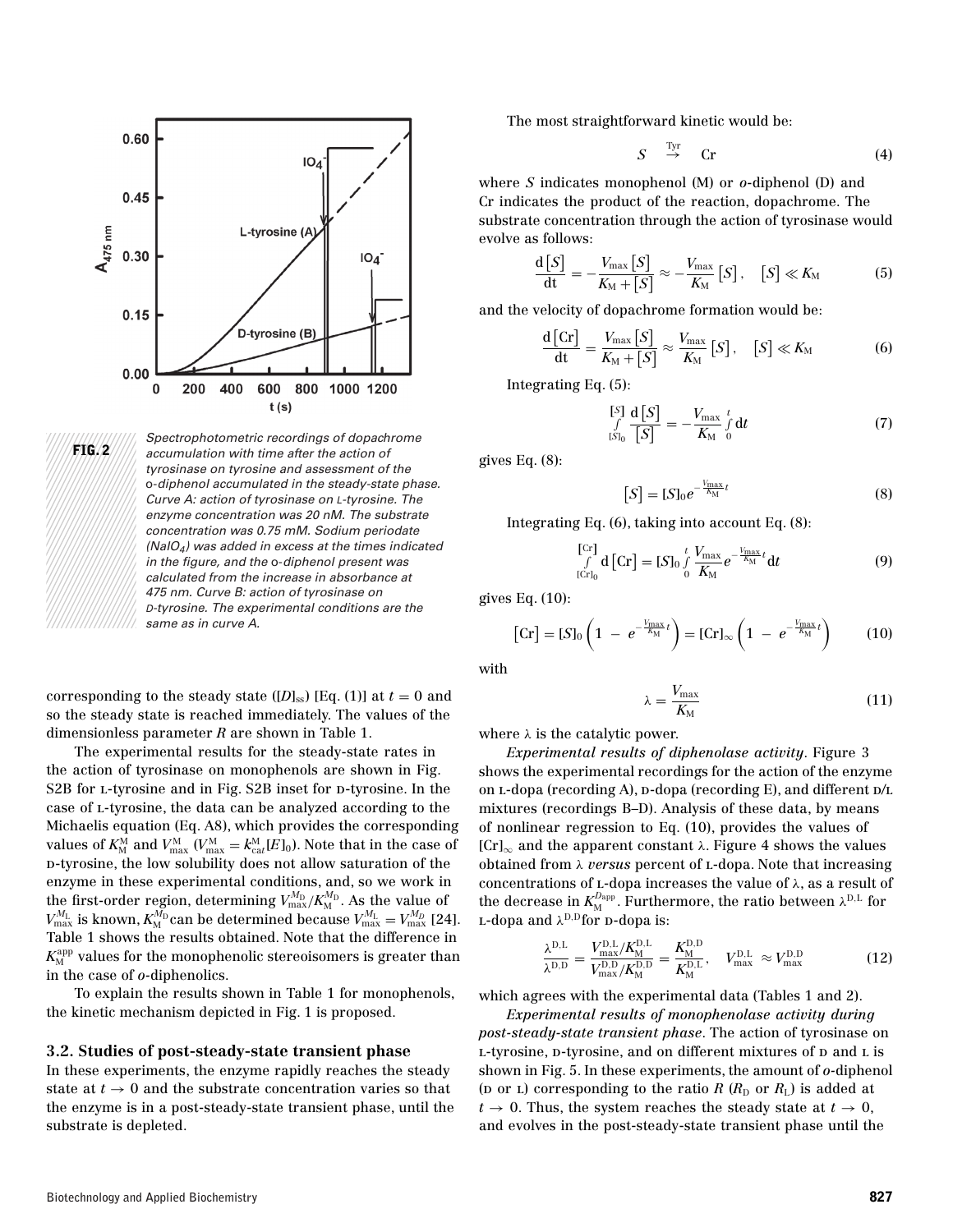





Post-steady-state transient phase assays of diphenolase activity. Experimental recordings at  $\lambda = 475$  nm of dopachrome formation from the consumption of L-dopa (A), D-dopa (E), and mixtures of both acting on the enzyme in a first-order kinetics. The experimental conditions were: (A) 100% L-dopa, (B) 75% L-dopa and 25% D-dopa, (C) 50% L-dopa and 50% D-dopa, (D) 25% of L-dopa and 75% of D-dopa, and (E) 100% of D-dopa.

substrate is consumed. Analysis by nonlinear regression of the experimental recordings shown in Fig. 5, according to Eq. (10), provide the values of  $\lambda$  and  $[Cr]_{\infty}$  shown in Fig. 6. Note how the value of  $\lambda$  increases with increasing concentrations of the  $_{\textrm{\tiny{L}}}$ -form because  $K_{\textrm{\tiny{M}}}^{D_{\textrm{app}}}$  decreases. In this case, the ratio between  $\lambda^{\text{M,L}}$  for L-tyrosine and  $\lambda^{\text{M,D}}$  for D-tyrosine is:

$$
\frac{\lambda^{M,L}}{\lambda^{M,D}} = \frac{V_{\text{max}}^{M,L}/K_M^{M,L}}{V_{\text{max}}^{M,D}/K_M^{M,D}} = \frac{K_M^{M,D}}{K_M^{M,L}}, \quad V_{\text{max}}^{M,L} \approx V_{\text{max}}^{M,D} \tag{13}
$$

which agrees with the experimental data (Tables 1 and 2).

### **3.3. Effect of substrate stereoisomerism on the lag period of monophenolase activity of tyrosinase. Study of inter-steady-state transient phase**

In its action on monophenols, tyrosinase shows a lag period before it reaches the final steady state. This lag period " $\tau$ " is the time necessary to accumulate in the medium a certain concentration of *o-*diphenol in the medium as a result of the





Post-steady-state transient phase assays of diphenolase activity. Representation of the values of the first-order constant  $(\lambda)$  and the product, dopachrome, obtained at the final reaction time versus the percentage of L-form in the experiment.

chemical evolution of *o-*dopaquinone [46-48]. This concentration of *o-*diphenol is described by Eq. (1). The analytical expression of the lag period is obtained by applying the balance of matter in the steady-state and gives [46]:

$$
\tau = \frac{R\left(K_{\rm M}^{\rm M} + [M_{\rm L}]_0\right)}{V_{\rm max}^{\rm Cr}(M_{\rm L})} + \frac{1}{2k_{\rm app}}\tag{14}
$$

In this equation,  $K_M^M$  is the Michaelis constant for monophenol ( $K_{\rm M}^{M_{\rm L}}$ or $K_{\rm M}^{M_{\rm D}}$ , respectively), [ $M]_0$  is the concentration of monophenol  $([M_L]_0$  or  $[M_D]_0$ ) and  $V_{\text{max}}^{Cr(M)}$  is the maximum rate expressed in the formation of dopachrome (Cr). Finally,  $k_{\text{app}}$  is the apparent constant of transformation of *o-*dopaquinone into dopachrome.

For each of the isomers, the expression of the lag period takes the form of:

$$
\tau_{\rm L} = \frac{R_{\rm L} \left( K_{\rm M}^{\rm L} + [M_{\rm L}]_0 \right)}{V_{\rm max}^{\rm Cr}(M_{\rm L})} + \frac{1}{2 k_{\rm app}} \tag{15}
$$

and

$$
\tau_{\rm D} = \frac{R_{\rm D} (K_{\rm D}^{\rm D} + [M_{\rm D}]_0)}{V_{\rm max}^{\rm Cr}(M_{\rm D})} + \frac{1}{2k_{\rm app}}
$$
(16)

**TABLE 2** *Ratio between Michaelis constants and catalytic powers of the enantiomers of tyrosine and dopa*

| Steady state                                                                                 |                 | Post-steady-state transient phase                                                    |                 |  |
|----------------------------------------------------------------------------------------------|-----------------|--------------------------------------------------------------------------------------|-----------------|--|
| $K_{\rm M}^{\rm D-dopa}/K_{\rm M}^{\rm L-dopa}K_{\rm M}^{\rm D-dopa}/K_{\rm M}^{\rm L-dopa}$ | $5.14 \pm 0.73$ | $\lambda^{L-dopa}/\lambda^{D-dopa}\lambda^{L-dopa}/\lambda^{D-dopa}$                 | $5.1 \pm 0.21$  |  |
| $K_{\rm M}^{\rm D-type times} / K_{\rm M}^{\rm L-type times}$                                | $8.06 \pm 1.48$ | $\lambda^{L-tyrosine}/\lambda^{D-tyrosine}\lambda^{L-tyrosine}/\lambda^{D-tyrosine}$ | $8.07 \pm 0.17$ |  |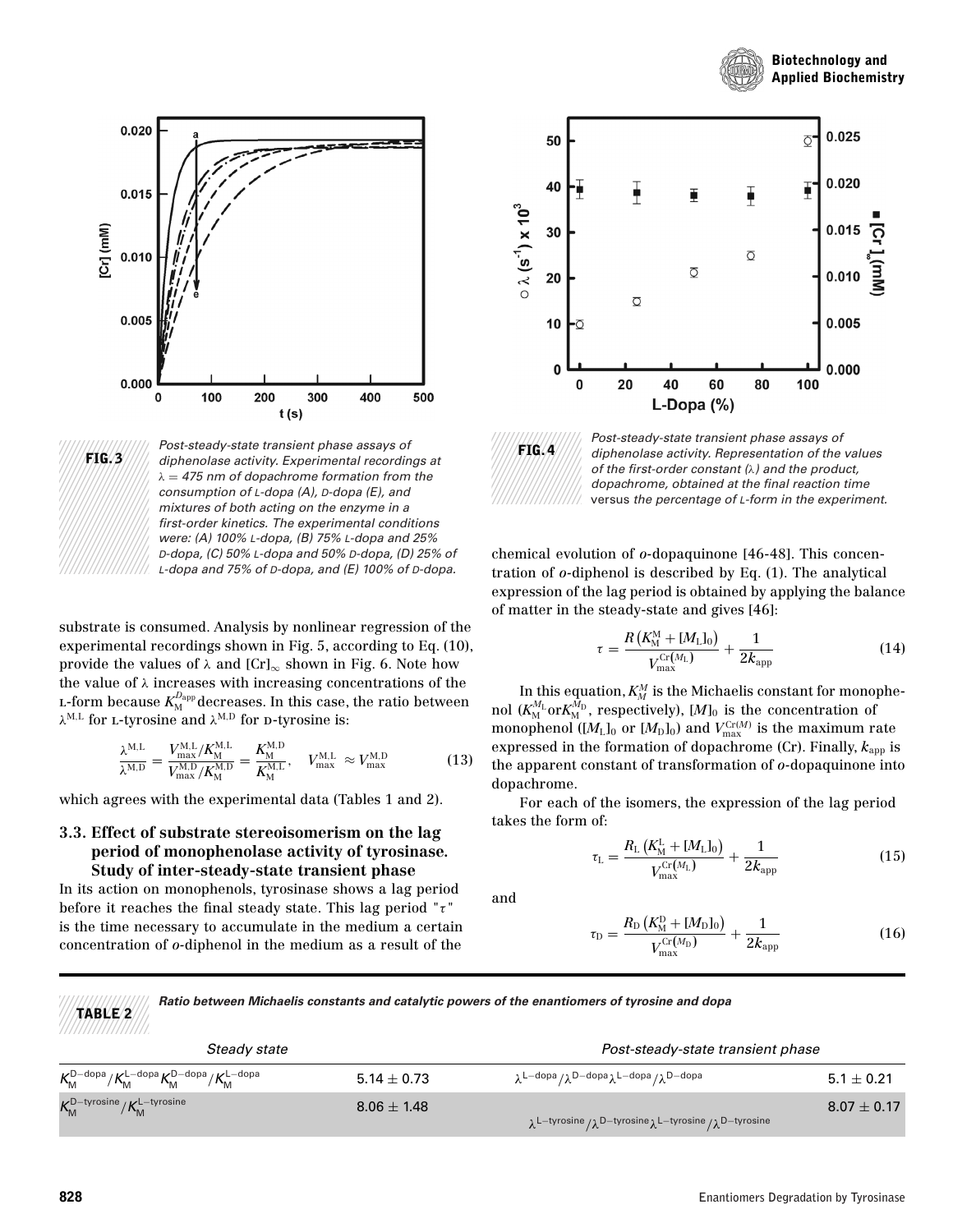



Post-steady-state transient phase assays of monophenolase activity. Experimental recordings of the accumulation of dopachrome from the consumption of l-tyrosine and D-tyrosine and their mixtures acting the enzyme in a first-order kinetics. The experimental conditions were: (A) 100% L-tyrosine, (B) 75% L-tyrosine and 25% D-tyrosine, (C) 50% L-tyrosine and 50% D-tyrosine, (D) 25% L-tyrosine and 75% D-tyrosine, and (E) 100% D-tyrosine. L-Dopa or D-dopa was added to attain the ratios  $R_L = [D_L]/[M_L]R_L = [D_L]/[M_L]$ and  $R_D = [D_D]/[M_D]R_D = [D_D]/[M_D]$ .



Post-steady-state transient phase assays of monophenolase activity. Representation of the values of the apparent first-order constant (λ) and the concentration of product, dopachrome, accumulated at the final reaction time ( $[Cr]_{\infty}$ ). Values obtained in the action of tyrosinase on L and D-tyrosine versus the proportion of L-tyrosine in the assay, from experimental recordings of Fig. 2 fitted to Eq. 10.





Inter-steady-state transient phase assays of monophenolase activity. Curves of accumulation of dopachrome in the action of tyrosinase on L-tyrosine, varying the substrate concentration. The concentrations of L-tyrosine were (mM): (A) 0.2, (B) 0.4, and (C) 0.75. The figure shows the values of  $\tau\tau$  and their graphic representation.

The equation rate in the steady state is:

$$
V_{\rm ss}^{\rm Cr}(M_{\rm L}) = \frac{V_{\rm max}^{\rm Cr}(M_{\rm L})_0}{K_{\rm M}^{M_{\rm L}} + [M_{\rm L}]_0} \tag{17}
$$

and

$$
V_{\rm ss}^{\rm Cr}(M_{\rm D}) = \frac{V_{\rm max}^{\rm Cr}(M_{\rm D})_0}{K_{\rm M}^{M_{\rm D}} + [M_{\rm D}]_0} \tag{18}
$$

As  $K_{\mathrm{M}}^{\mathcal{M}_{\mathrm{D}}}$  > $K_{\mathrm{M}}^{\mathcal{M}_{\mathrm{L}}}$  (Table 1), for the same monophenol concentration:

$$
V_{\rm ss}^{\rm Cr}(M_{\rm D}) < V_{\rm ss}^{\rm Cr}(M_{\rm L})\tag{19}
$$

Furthermore, the equation for the lag phase, [Eqs. (15) and (16)], gives:

$$
R_{\rm D}\left(K_{\rm M}^{\rm D}+[M_{\rm D}]_0\right) > R_{\rm L}\left(K_{\rm M}^{\rm L}+[M_{\rm L}]_0\right) \tag{20}
$$

Consequently, according to Eqs. (15) and (16), the lag period is greater for isomer  $D-$  than for  $L$ -, which means that in the qualitative study published by our group previously, the enzymatic reactions had not reached the steady-state.[24]

*Inter-steady-state transient phase of the monophenolase activity without addition of o-diphenol at*  $t \rightarrow 0$ *: experimental results*. The assays of monophenolase activity of tyrosinase acting on L- or D-tyrosine show a lag period that lasts until the system reaches the final steady state (Eqs. 15 and 16). This lag period increases when the substrate concentration increases, as shown in Fig. 7 for the l-isomer. Similar behavior was observed for the p-isomer but, in this case, the lag periods were longer and the steady-state rate was lower (Fig. 8).

**FIG. 6**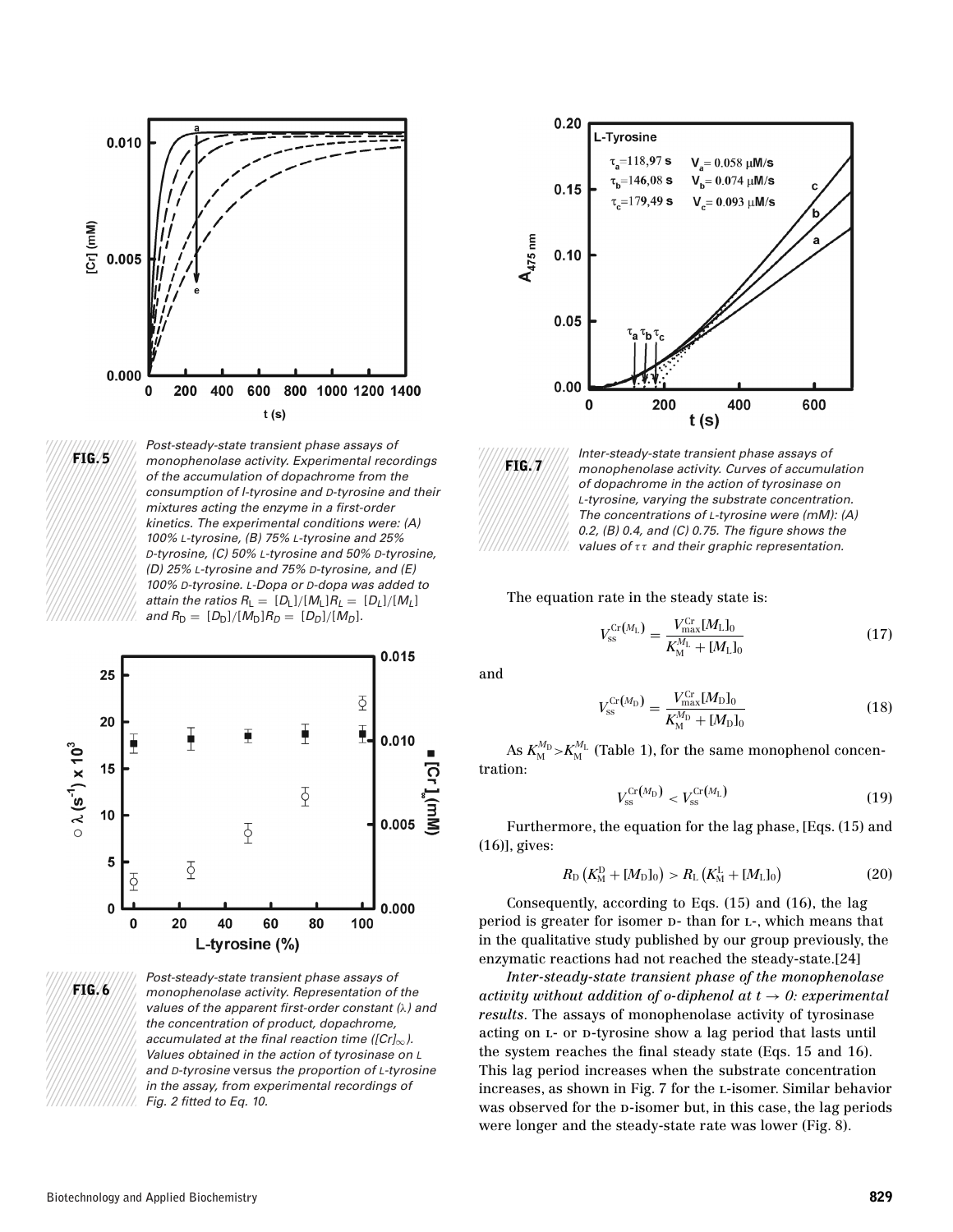





Inter-steady-state transient phase assays of monophenolase activity. Dopachrome accumulation curves in the action of tyrosinase on D-tyrosine, varying the substrate concentration. The substrate concentrations were (mM): (A) 0.2, (B) 0.4, and (C) 0.75. In the figure, the values of  $\tau\tau$ and their graphic representation are indicated.

A comparison of the experiments involving the l- and d-tyrosine forms using the low and same concentration of enzyme, as well as the same concentration of substrate, shows that the amount of dopachrome that leads to a given amount of melanin in a given time is much lower in the case of the d-isomers [21,25]. This would explain (Eqs. 15, 16, and 20) why the p-tyrosine form is sometimes not considered as a tyrosinase substrate [21,25].

In this work, dopachrome is considered to be the final product of the proximal phase of melanogenesis. However, dopachrome is not completely stable, but evolves into melanin, and the same occurs with dopaminochrome [48-50], during the distal phase of melanogenesis. As can be seen in Fig. 9, the chemical evolution of L-dopachrome and D-dopachrome shows the same kinetics. Therefore, the only difference lies in the proximal phase of melanogenesis because the formation of d-dopachrome from d-tyrosine is slower than l-dopachrome production from l-tyrosine.

Recently, the study of tyrosinase stereoselectivity has grown in importance due to: (i) its reactivity toward p and l-tyrosine, its physiological substrate [21]; (ii) the action of human tyrosinase on rhododendrol, which induces leukoderma [25]; and (iii) the origin of antiviral and anticancer properties of creosote bush lignans *in vivo*, which has also been studied, considering the action of polyphenol oxidase on  $(+)$  and  $(-)$ larreatricin.[22,23]

It has been proposed that p-tyrosine negatively regulates melanin biosynthesis by competitively inhibiting tyrosinase



Chemical evolution of D and L-dopachrome. The reaction medium was: (A) L-dopa (1.5 mM) and NaIO<sub>4</sub> (0.2 mM) and (B) D-dopa (1.5 mM) and  $N$ alO<sub>4</sub> (0.2 mM). The evolution of absorbance with time was recorded. The value of the apparent rate constant was obtained from an analysis of the recordings according to a first order kinetics.

activity in human MNT1 melanoma cells and primary human melanocytes [21]. However, it must be taken into account that these experiments were carried out with the same concentration of substrate (L-tyrosine or p-tyrosine), the same concentration of enzyme and always the same reaction time. According to the data presented in Ref.  $[21]$ , the effect of  $D$ tyrosine increases the lag period and slows down dopachrome formation. Thus, melanin accumulation is lower from the d-enantiomer than from l-tyrosine when they are compared under the same conditions. In Fig. 3 of Ref. [21], the accumulation of melanin increases as the concentration of p-tyrosine increases (Figs. 3a and 3d). These experiments indicate that d-tyrosine competes with l-tyrosine for the active site of the enzyme, but acts as a competitive substrate that generates the same product (*o*-dopaquinone  $\rightarrow$  dopachrome) [48,49]. This means that p-tyrosine cannot be proposed as a new skin-whitening agent.

# **4. Conclusions**

**FIG. 9**

The action of tyrosinase on the stereoisomers of tyrosine and dopa was studied following three experimental kinetic approaches. Our studies of the steady state showed that  $V_{\rm max}^{\rm D}$ and  $K_{\text{m}}^{\text{D}}$  are higher than  $V_{\text{max}}^{\text{L}}$  and  $K_{\text{m}}^{\text{L}}$  for both tyrosine and dopa. The study based on the post-steady-state transient phase, provided data which agreed with those obtained for the steadystate approach. However, the results obtained for the intersteady-state transient phase demonstrate that the lag period is longer and the steady-state rate is slower for  $p$ -tyrosine than for L-tyrosine. Thus, p-tyrosine delays p-melanogenesis compared